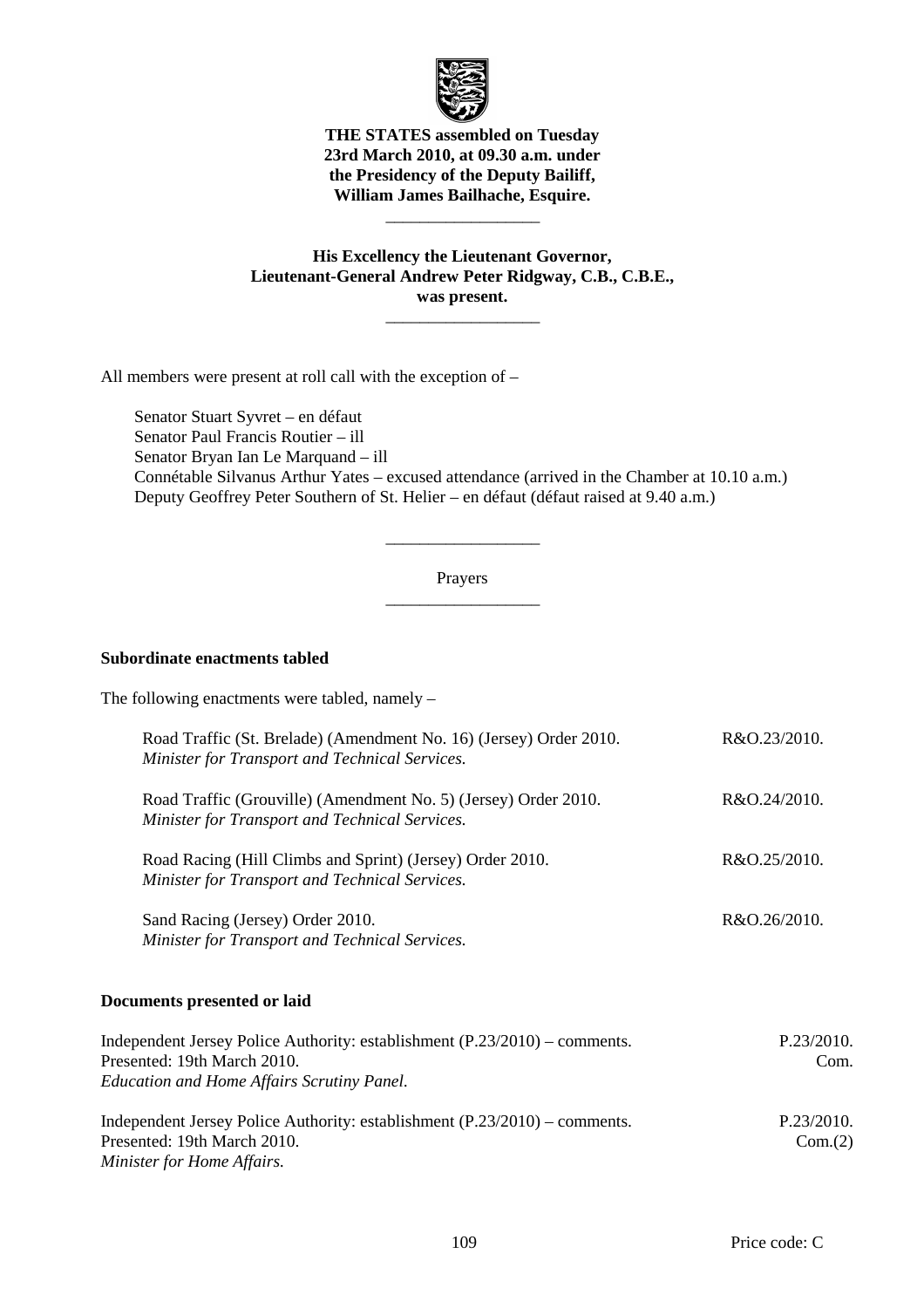| Independent Jersey Police Authority: establishment (P.23/2010) – comments.<br>Presented: 23rd March 2010.<br>Minister for Treasury and Resources.                                                                                                                                                                                                                                                           | P.23/2010.<br>Com.(3) |
|-------------------------------------------------------------------------------------------------------------------------------------------------------------------------------------------------------------------------------------------------------------------------------------------------------------------------------------------------------------------------------------------------------------|-----------------------|
| States of Jersey Law 2005: delegated functions – Planning and Environment – March<br>2010 revised delegations.<br>Presented: 12th March 2010.<br>Minister for Planning and Environment.                                                                                                                                                                                                                     | R.27/2010.            |
| Public Lotteries: report for 2009.<br>Presented: 15th March 2010.<br>Minister for Economic Development.                                                                                                                                                                                                                                                                                                     | R.28/2010.            |
| Land Transactions under Standing Order 168(3) – Clos des Sables Nos. 187–210 –<br>proposed conversion of long leaseholds to flying freehold.<br>Presented: 16th March 2010.<br>Minister for Treasury and Resources.                                                                                                                                                                                         | R.29/2010.            |
| Budget management for the 6 month period to 31st December 2009.<br>Presented: 18th March 2010.<br>Minister for Treasury and Resources.                                                                                                                                                                                                                                                                      | R.30/2010.            |
| Land Transactions under Standing Order $168(3)$ –<br>(a) E09 Elizabeth Terminal (Office), E25A and E25C Elizabeth Harbour (Warehouse<br>and Exterior Working Area), A25 Albert Pier and V32B Victoria Pier, St. Helier -<br>lease;<br>(b) South Hill Public Gardens and reversing bays – proposed lease of site to Jersey<br>Electricity Plc;<br>(c) La Frégate, West Park, Waterfront, St. Helier - lease. | R.31/2010.            |
| Presented: 18th March 2010.<br>Minister for Treasury and Resources.                                                                                                                                                                                                                                                                                                                                         |                       |
| Customs and Immigration Service: Annual Report 2009.<br>Presented: 19th March 2010.<br>Minister for Home Affairs.                                                                                                                                                                                                                                                                                           | R.32/2010.            |
| Retail Framework 2010.<br>Presented: 23rd March 2010.<br>Minister for Economic Development.                                                                                                                                                                                                                                                                                                                 | R.33/2010.            |
| Economic Stimulus Plan 2 (P.55/2009) (S.R.2/2010): response of the Minister for<br>Treasury and Resources.<br>Presented: 18th March 2010.<br>Minister for Treasury and Resources.                                                                                                                                                                                                                           | S.R.2/2010.<br>Res.   |
| <b>Notification of lodged propositions</b>                                                                                                                                                                                                                                                                                                                                                                  |                       |

| States net revenue expenditure 2011 and 2012: reduction. | P.29/2010. |
|----------------------------------------------------------|------------|
| Lodged: 15th March 2010.                                 |            |
| <b>Public Accounts Committee.</b>                        |            |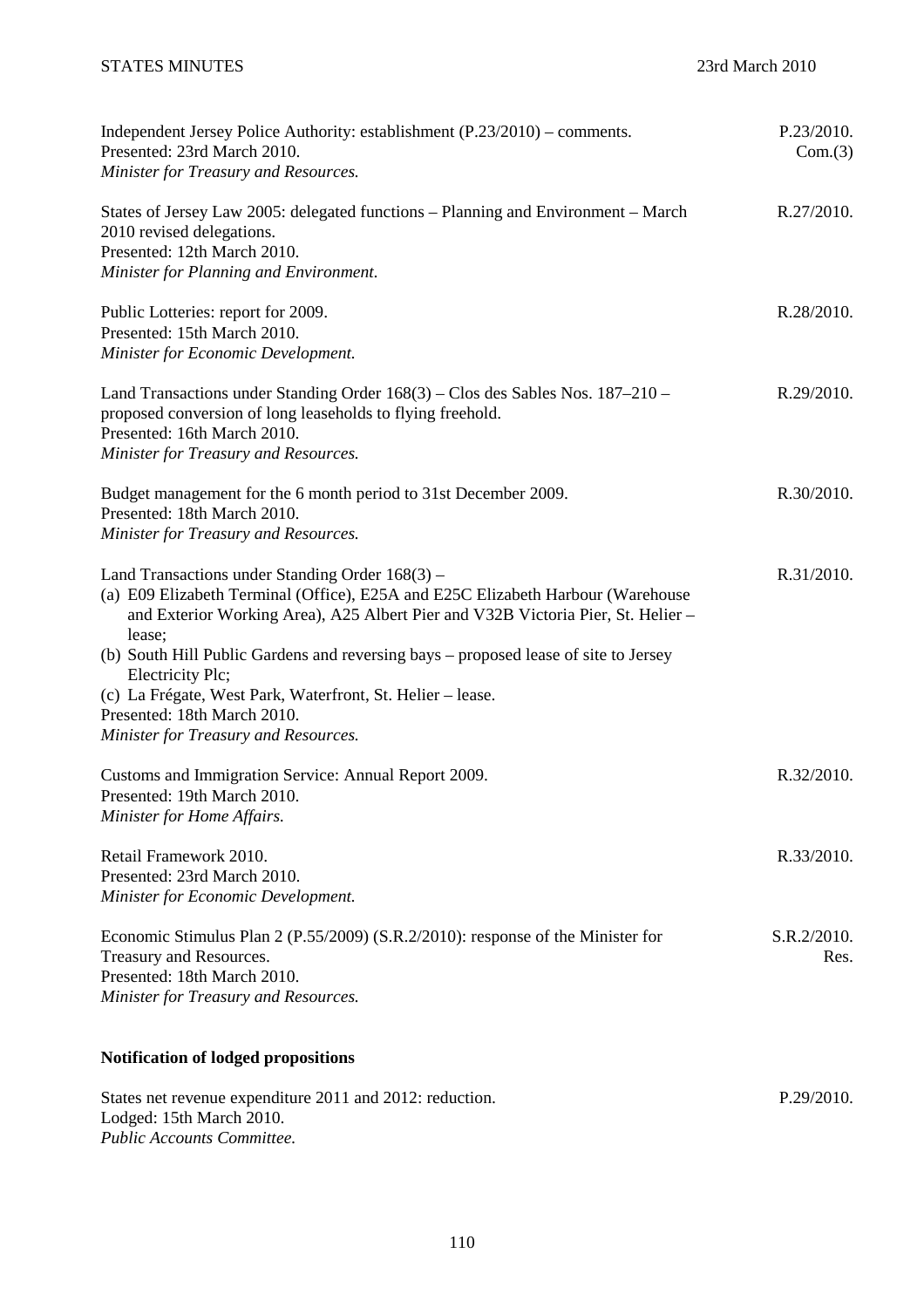| Chief Officer of the States of Jersey Police Force: appointment.<br>Lodged: 16th March 2010.<br>Minister for Home Affairs.                                            | P.30/2010. |
|-----------------------------------------------------------------------------------------------------------------------------------------------------------------------|------------|
| Health and Social Services Department: Management Improvement Plan.<br>Lodged: 17th March 2010.<br>Deputy R.G. Le Hérissier of St. Saviour.                           | P.31/2010. |
| Draft Judgments (Reciprocal Enforcement) (Amendment No. 3) (Jersey) Act 201-.<br>Lodged: 18th March 2010.<br>Chief Minister.                                          | P.32/2010. |
| Chief Officer of States of Jersey Police: appointment process.<br>Lodged: 23rd March 2010.<br>Deputy of St. Martin.                                                   | P.33/2010. |
| Draft Advocates and Solicitors (Amendment No. 5) (Jersey) Law 201-.<br>Lodged: 23rd March 2010.<br>Chief Minister.                                                    | P.34/2010. |
| Draft Public Finances (Transitional Provisions) (No. 2) (Amendment) (Jersey)<br>Regulations 201-.<br>Lodged: 23rd March 2010.<br>Minister for Treasury and Resources. | P.35/2010. |
| Draft Health Insurance (Medical Benefit) (Amendment No. 3) (Jersey) Regulations 201-.<br>Lodged: 23rd March 2010.                                                     | P.36/2010. |

*Minister for Social Security.* 

# **Written Questions**

*(see Official Report/Hansard)* 

The Minister for Planning and Environment tabled an answer to a question asked by Senator B.E. Shenton regarding the protection of a building defined as being of local interest.

The Minister for Planning and Environment tabled an answer to a question asked by the Connétable of St. Lawrence regarding new dwellings in St. Lawrence from 2002 to 2009.

The Minister for Transport and Technical Services tabled an answer to a question asked by the Deputy of St. John regarding complaints about dog mess.

The Minister for Transport and Technical Services tabled an answer to a question asked by the Deputy of St. John regarding the progress of main drain extensions into the countryside.

The Minister for Social Security tabled an answer to a question asked by the Deputy of St. John regarding the overall cost of Income Support.

The Minister for Economic Development tabled an answer to a question asked by Deputy P.V.F. Le Claire of St. Helier regarding the cost of refurbishment of Elizabeth Terminal.

The Minister for Planning and Environment tabled an answer to a question asked by Deputy P.V.F. Le Claire of St. Helier regarding housing units in the draft Island Plan.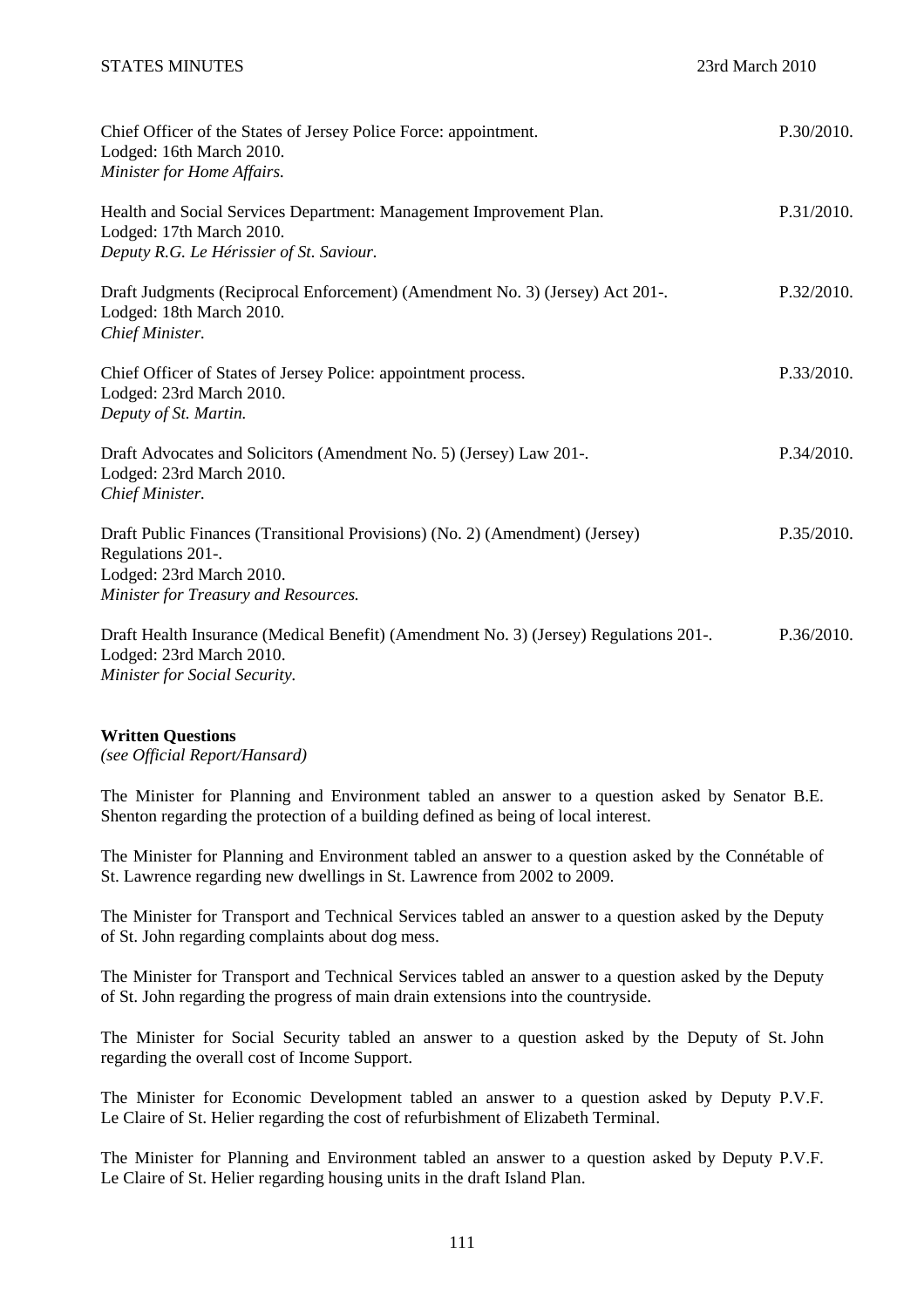The Minister for Treasury and Resources tabled an answer to a question asked by the Deputy of St. John regarding the interim Director of Finance.

The Minister for Treasury and Resources tabled an answer to a question asked by Deputy T.M. Pitman of St. Helier regarding clarification of the number of 1(1)(k) residents who paid tax from 2005 to 2008.

The Minister for Treasury and Resources tabled an answer to a question asked by Deputy T.M. Pitman of St. Helier regarding the taxation of 1(1)(k) residents.

The Minister for Home Affairs tabled an answer to a question asked by Deputy T.M. Pitman of St. Helier regarding the creation of a Children's Plan for Jersey.

The Minister for Home Affairs tabled an answer to a question asked by Deputy T.M. Pitman of St. Helier regarding plans for the creation of an independent Jersey Police Authority.

The Minister for Social Security tabled an answer to a question asked by Deputy T.M. Pitman regarding prosecutions for benefit fraud.

The Minister for Education, Sport and Culture tabled an answer to a question asked by Deputy R.G. Le Hérissier of St. Saviour regarding the tender process for an online ticketing system.

The Minister for Planning and Environment tabled an answer to a question asked by Deputy R.G. Le Hérissier of St. Saviour regarding the picnic areas at Les Mielles.

The Minister for Treasury and Resources tabled an answer to a question asked by Deputy R.G. Le Hérissier of St. Saviour regarding improvements in parking provisions at Rue des Prés.

The Minister for Home Affairs tabled an answer to a question asked by the Deputy of St. Martin regarding the Metropolitan Police Report.

The Minister for Education, Sport and Culture tabled an answer to a question asked by the Deputy of St. Martin regarding suspended staff subject to police investigation.

The Minister for Treasury and Resources tabled an answer to a question asked by Deputy G.P. Southern of St. Helier regarding public spending.

The Minister for Treasury and Resources tabled an answer to a question asked by Deputy G.P. Southern of St. Helier regarding the GST rates required to eliminate budget deficits.

The Minister for Social Security tabled an answer to a question asked by Deputy G.P. Southern of St. Helier regarding the levels of impairment components within Income Support.

The Minister for Home Affairs tabled an answer to a question asked by Senator A. Breckon regarding the Independent Advisory Group established during the Haut de la Garenne investigation.

The Minister for Transport and Technical Services tabled an answer to a question asked by Deputy M. Tadier of St. Brelade regarding the cost of keeping Liberation Station open at night.

The Minister for Education, Sport and Culture tabled an answer to a question asked by Deputy M. Tadier of St. Brelade regarding ticket sales for shows and concerts for the last 3 years.

The Minister for Planning and Environment tabled an answer to a question asked by Deputy S. Pitman of St. Helier regarding monthly rainfall over the past 20 years.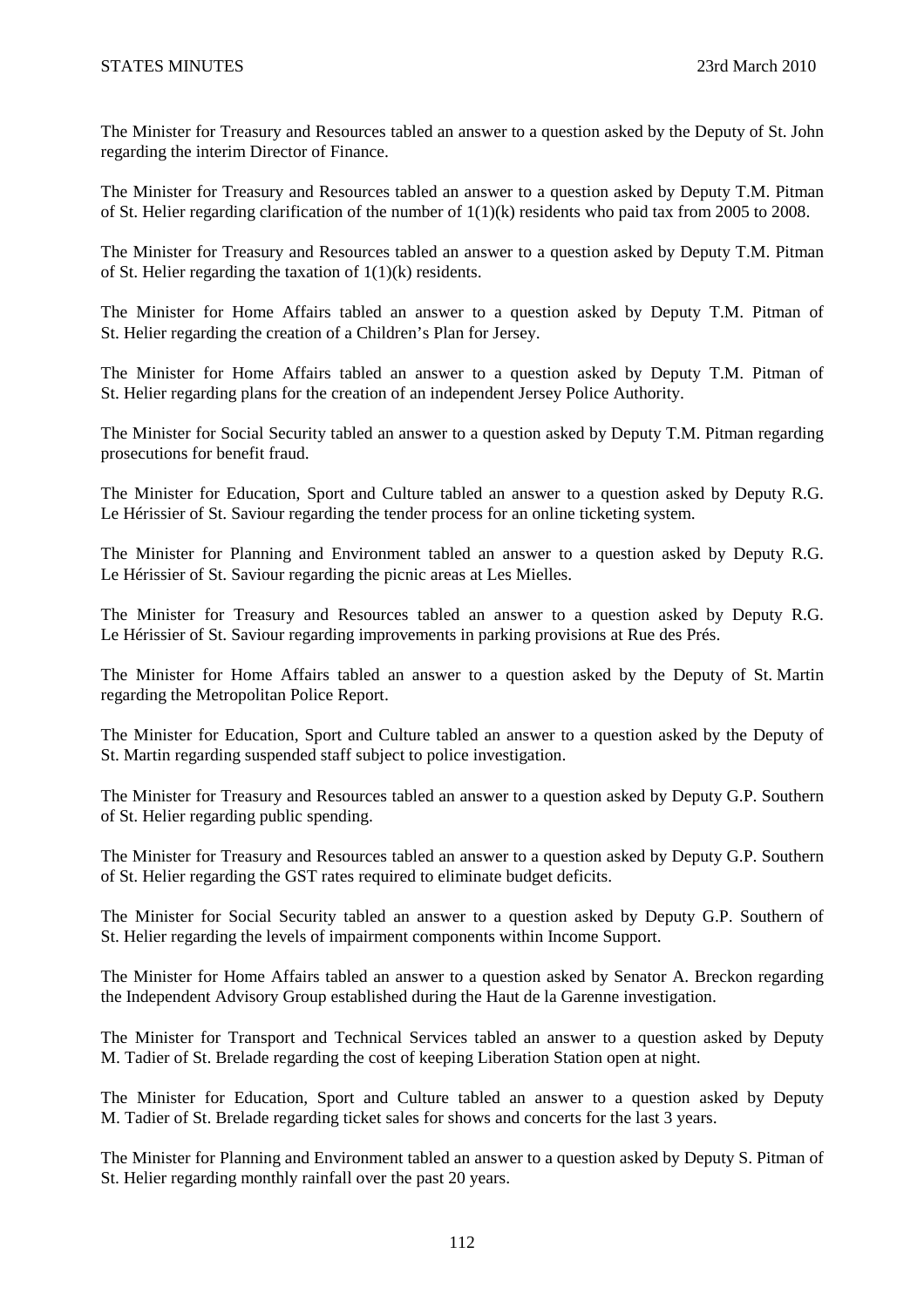The Minister for Social Security tabled an answer to a question asked by Deputy G.P. Southern of St. Helier regarding Education Allowances for 16–19 year-olds.

The Minister for Health and Social Services tabled an answer to a question asked by Deputy G.P. Southern of St. Helier regarding Budget provision to fund overtime or additional hours for understaffed services.

The Minister for Health and Social Services tabled an answer to a question asked by the Deputy of St. Mary regarding child accident statistics for 2009.

The Chief Minister tabled an answer to a question asked by the Deputy of St. John regarding the refurbishment of the old Tourism building and Abattoir.

### **Oral Questions**

*(see Official Report/Hansard)* 

Deputy R.G. Le Hérissier of St. Saviour asked a question of the Chief Minister regarding serious allegations contained within the affidavit of the suspended Chief Officer of the States of Jersey Police.

Deputy M.R. Higgins of St. Helier asked a question of the Minister for Treasury and Resources regarding contingency plans for the exit of banks from Jersey.

Deputy K.C. Lewis of St. Saviour asked a question of the Minister for Health and Social Services regarding the banning of so-called legal highs.

Deputy J.M. Maçon of St. Saviour asked a question of the Minister for Education, Sport and Culture regarding the education of first-time voters.

The Connétable of St. Mary asked a question of the Minister for Economic Development regarding the re-evaluation of the Banking Business Policy Statement in the light of the current financial climate.

Deputy G.P. Southern of St. Helier asked a question of the Minister for Treasury and Resources regarding the growth in public spending over the past 5 years.

Deputy P.V.F. Le Claire of St. Helier asked a question of the Minister for Planning and Environment regarding the provision of housing within the draft Island Plan.

The Deputy of St. Mary asked a question of the Minister for Transport and Technical Services regarding specific research on the effects of differing speed limits on accident and injury rates.

The Deputy of St. John asked a question of the Minister for Economic Development regarding the reduction of barriers to investment and growth.

Deputy M. Tadier of St. Brelade asked a question of the Chief Minister regarding the suspension of the Chief Executive to the Council of Ministers.

Senator B.E. Shenton asked a question of the Assistant Minister for Home Affairs regarding staff suspensions following the investigation into 'Operation Blast'.

Deputy T.M. Pitman of St. Helier asked a question of the Assistant Minister for Home Affairs regarding the interim Report of the Metropolitan Police.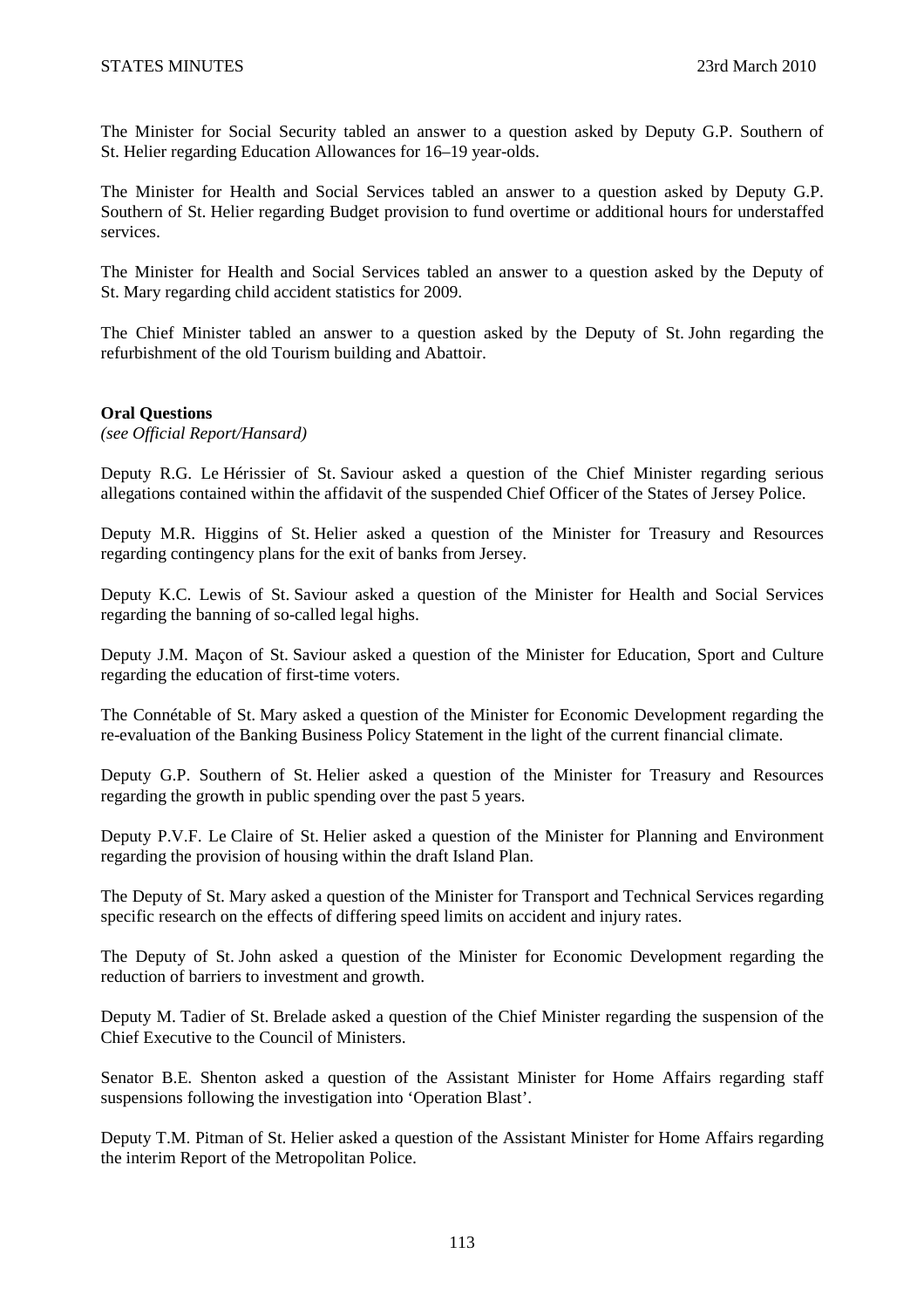Deputy S. Pitman of St. Helier asked a question of the Chief Minister regarding a review of the suspension procedures.

The Deputy of St. Martin asked a question of the Minister for Health and Social Services regarding the staffing choices of the new Chief Executive Officer for Health and Social Services.

Deputy M. Tadier of St. Brelade asked a question of the Minister for Health and Social Services regarding the findings of the Verita reporting relation to communication issues.

The Deputy of St. Mary asked a question of the Minister for Treasury and Resources regarding projects funded under the Fiscal Stimulus package.

### **Oral Questions without notice**

*(see Official Report/Hansard)* 

The Minister for Education, Sport and Culture answered questions without notice from members.

The Minister for Health and Social Services answered questions without notice from members.

### **Statements on a matter of official responsibility**

*(see Official Report/Hansard)* 

The Minister for Economic Development made a statement regarding the Retail Framework policy.

### **Draft Wills and Successions (Amendment) (Jersey) Law 201- P.7/2010**

THE STATES commenced consideration of the Draft Wills and Successions (Amendment) (Jersey) Law 201- and adopted the principles.

Members present voted as follows –

| <b>POUR: 42</b> |  |
|-----------------|--|
|-----------------|--|

**PONTRE: 0 ABSTAIN: 0** 

Senator T.A. Le Sueur Senator P.F.C. Ozouf Senator B.E. Shenton Senator F.E. Cohen Senator A. Breckon Senator S.C. Ferguson Senator A.J.D. Maclean Connétable of St. Ouen Connétable of St. Helier Connétable of Trinity Connétable of Grouville Connétable of St. Brelade Connétable of St. Martin Connétable of St. John Connétable of St. Saviour Connétable of St. Clement Connétable of St. Lawrence Deputy R.C. Duhamel (S)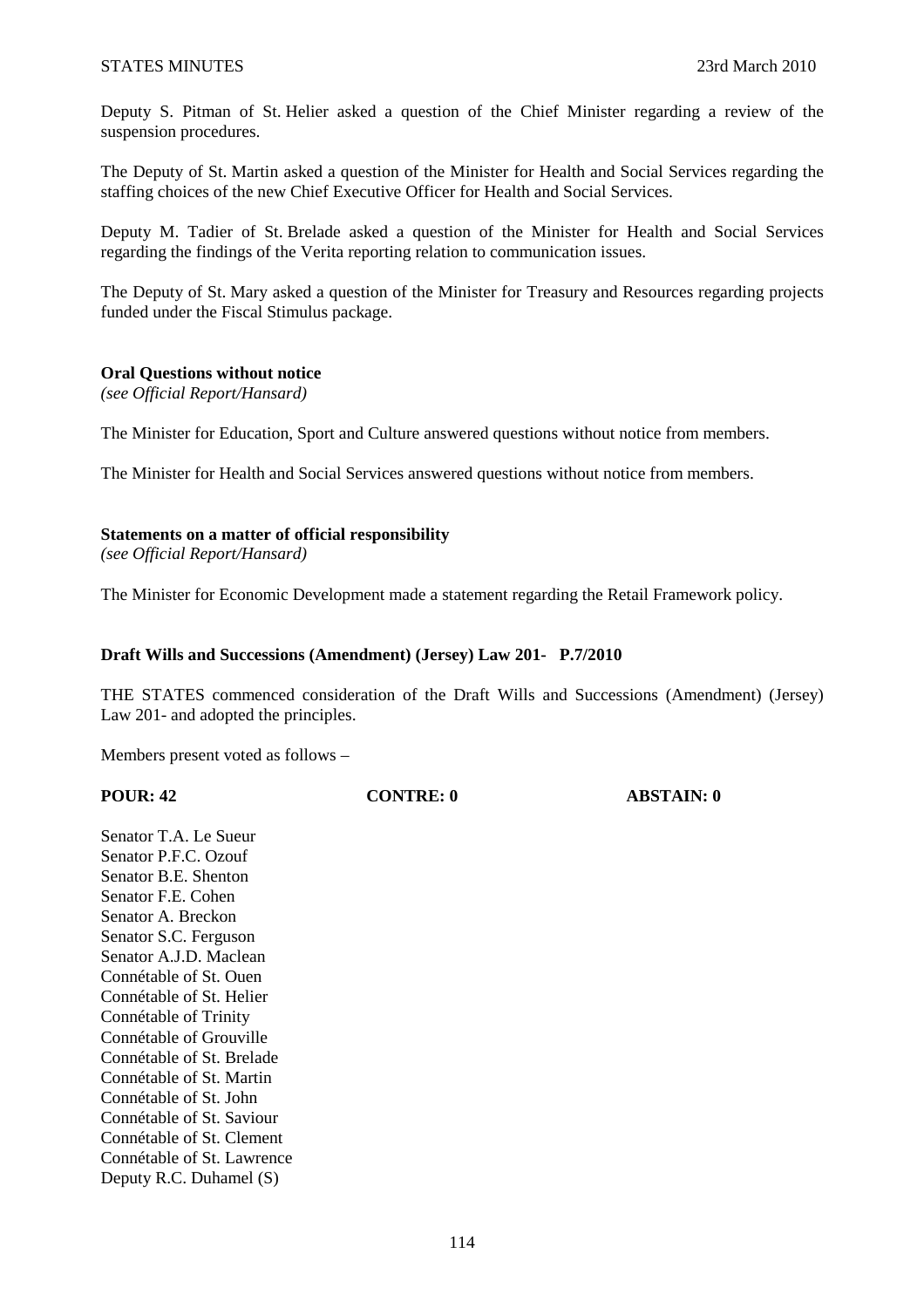Deputy of St. Martin Deputy R.G. Le Hérissier (S) Deputy J.B. Fox (H) Deputy J.A. Martin (H) Deputy of Grouville Deputy of St. Peter Deputy J.A. Hilton (H) Deputy P.V.F. Le Claire (H) Deputy J.A.N. Le Fondré (L) Deputy of Trinity Deputy S.S.P.A. Power (B) Deputy S. Pitman (H) Deputy K.C. Lewis (S) Deputy I.J. Gorst (C) Deputy of St. John Deputy A.E. Jeune (B) Deputy T.M. Pitman (H) Deputy A.T. Dupré (C) Deputy E.J. Noel (L) Deputy T.A. Vallois (S) Deputy M.R. Higgins (H) Deputy A.K.F. Green (H) Deputy D.J. De Sousa (H) Deputy J.M. Maçon (S)

THE STATES, having been informed that the relevant scrutiny panel had indicated that it did not wish to scrutinise the draft legislation, adopted Articles 1 to 4.

THE STATES, adopting an amendment of the Chief Minister, agreed that after Article 4 there should be inserted the following Article and the remaining Articles renumbered accordingly –

### **"5 Article 20A inserted**

After Article 20 of the principal Law there shall be inserted the following Article –

### **'20A Sale or donation of immovable property**

- $(1)$  Where
	- (a) immovable estate has devolved, whether on an intestacy or under a will registered in the Public Registry, on more than one heir at law;
	- (b) one or more, but not all, of the heirs at law join in a contract of sale or donation of the estate, or any part of it or any interest in it; and
	- (c) the purchaser or donee joins in the contract in good faith, in ignorance of the existence of any heir at law who has not joined in the contract,

title in the estate or part or interest shall pass to the purchaser or donee, as the case may be, as if the contract had been joined in by all of the heirs at law.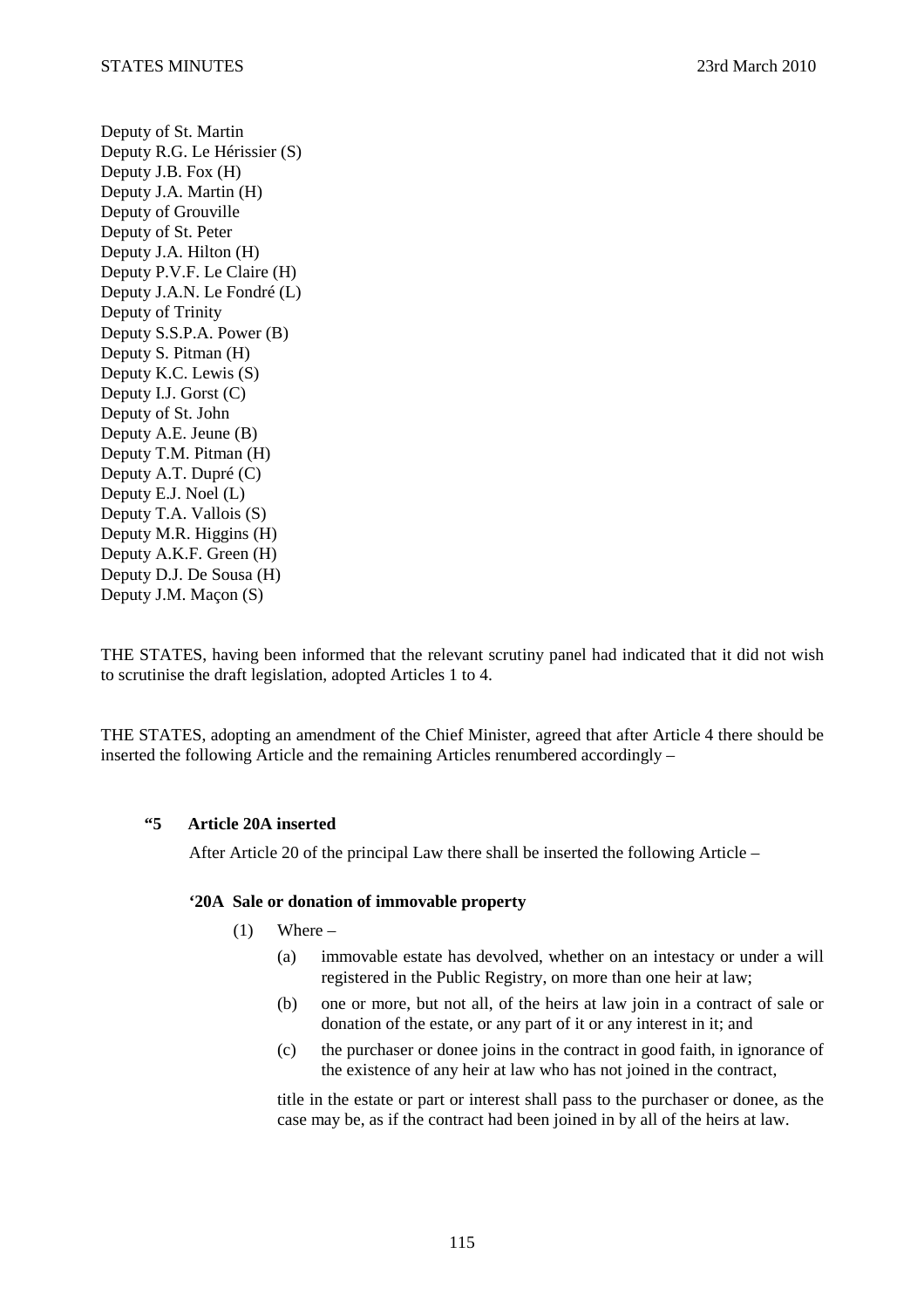- (2) Where title in any immovable estate or interest passes to a purchaser or donee in the circumstances described in paragraph (1), an heir at law who did not join in the contract by virtue of which title passed to the purchaser or donee, shall be entitled to claim his or her proportionate share of the proceeds of sale or, in the case of a donation, of the value of the estate or interest conveyed, from the heir or heirs at law who joined in the contract and any heir at law who has previously made a successful claim under this paragraph.
- (3) A claim under paragraph (2) must be made within the period of 10 years following the date the contract was passed.
- (4) For the purposes of this Article "heir at law" means
	- (a) a person on whom immovable estate has devolved on an intestacy, in accordance with Article 4; or
	- (b) a person on whom immovable estate has devolved, under a will registered in the Public Registry, by virtue of being a person of a class described in the will.'."

THE STATES adopted Articles 5 to 8.

THE STATES, subject to the sanction of Her Most Excellent Majesty in Council, adopted a Law entitled the Wills and Successions (Amendment) (Jersey) Law 201-**.**

Members present voted as follows –

**POUR: 42 CONTRE: 0 ABSTAIN: 0** 

Senator T.A. Le Sueur Senator P.F.C. Ozouf Senator B.E. Shenton Senator A. Breckon Senator S.C. Ferguson Senator A.J.D. Maclean Connétable of St. Ouen Connétable of St. Helier Connétable of Trinity Connétable of Grouville Connétable of St. Brelade Connétable of St. Martin Connétable of St. John Connétable of St. Saviour Connétable of St. Clement Connétable of St. Lawrence Deputy R.C. Duhamel (S) Deputy of St. Martin Deputy R.G. Le Hérissier (S) Deputy J.B. Fox (H) Deputy J.A. Martin (H) Deputy of St. Ouen Deputy of Grouville Deputy of St. Peter Deputy J.A. Hilton (H)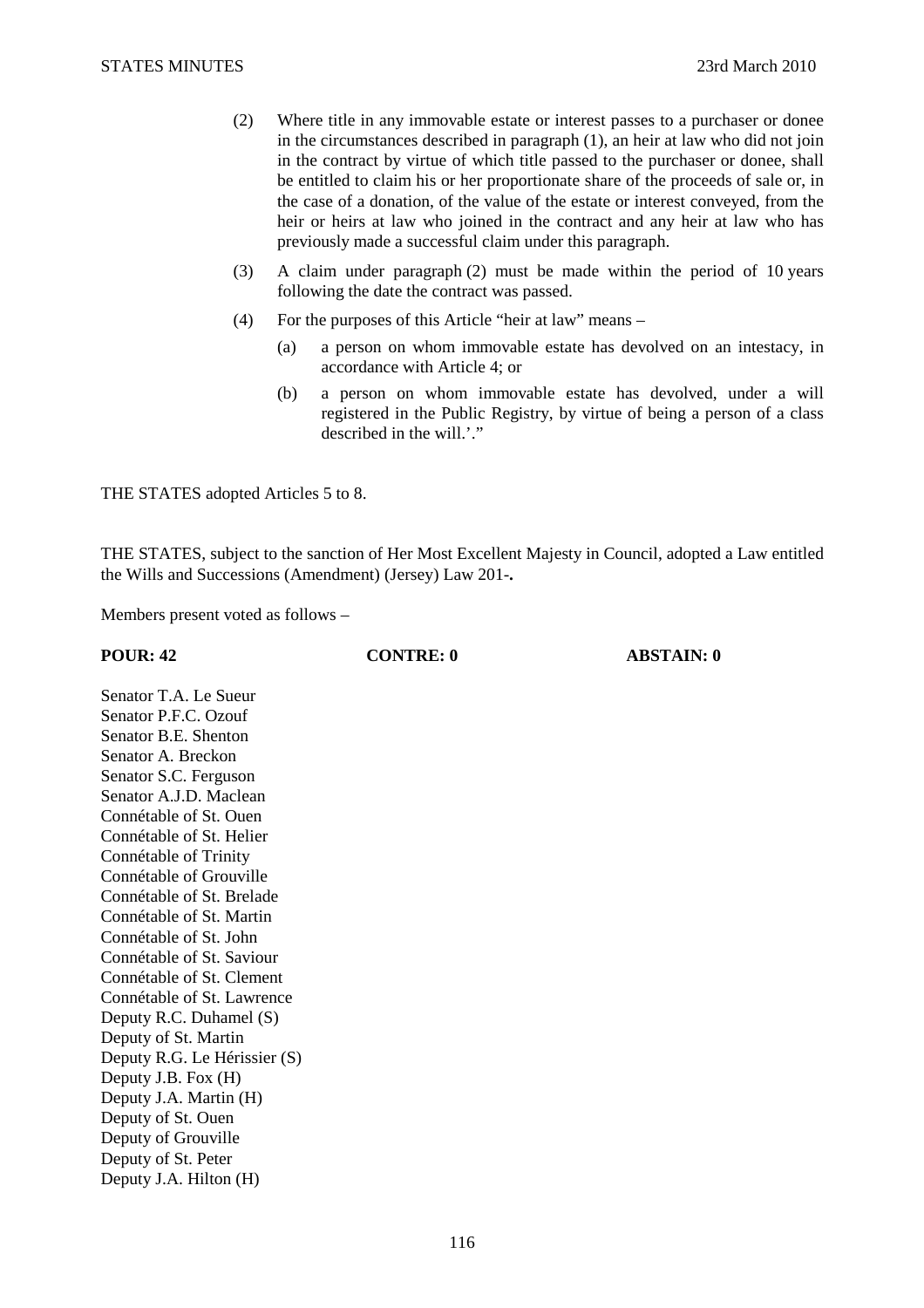Deputy P.V.F. Le Claire (H) Deputy J.A.N. Le Fondré (L) Deputy of Trinity Deputy S.S.P.A. Power (B) Deputy S. Pitman (H) Deputy K.C. Lewis (S) Deputy I.J. Gorst (C) Deputy of St. John Deputy A.E. Jeune (B) Deputy T.M. Pitman (H) Deputy A.T. Dupré (C) Deputy E.J. Noel (L) Deputy T.A. Vallois (S) Deputy M.R. Higgins (H) Deputy A.K.F. Green (H) Deputy D.J. De Sousa (H) Deputy J.M. Maçon (S)

# **Draft States of Jersey (Transfer of Functions No. 3) (Home Affairs to Chief Minister) (Jersey) Regulations 201- P.8/2010**

THE STATES commenced consideration of the Draft States of Jersey (Transfer of Functions No. 3) (Home Affairs to Chief Minister) (Jersey) Regulations 201- and adopted the principles.

THE STATES, having been informed that the relevant scrutiny panel had indicated that it did not wish to scrutinise the draft legislation, and, in pursuance of Article 29 of the States of Jersey Law 2005, made Regulations entitled the States of Jersey (Transfer of Functions No. 3) (Home Affairs to Chief Minister) (Jersey) Regulations 2010.

Members present voted as follows –

# **POUR: 38 CONTRE: 0 ABSTAIN: 0**

Senator T.A. Le Sueur Senator J.L. Perchard Senator A. Breckon Senator S.C. Ferguson Senator A.J.D. Maclean Connétable of St. Ouen Connétable of St. Helier Connétable of Trinity Connétable of St. Brelade Connétable of St. John Connétable of St. Saviour Connétable of St. Lawrence Connétable of St. Mary Deputy R.C. Duhamel (S) Deputy of St. Martin Deputy R.G. Le Hérissier (S) Deputy J.B. Fox (H) Deputy J.A. Martin (H) Deputy of St. Ouen Deputy of St. Peter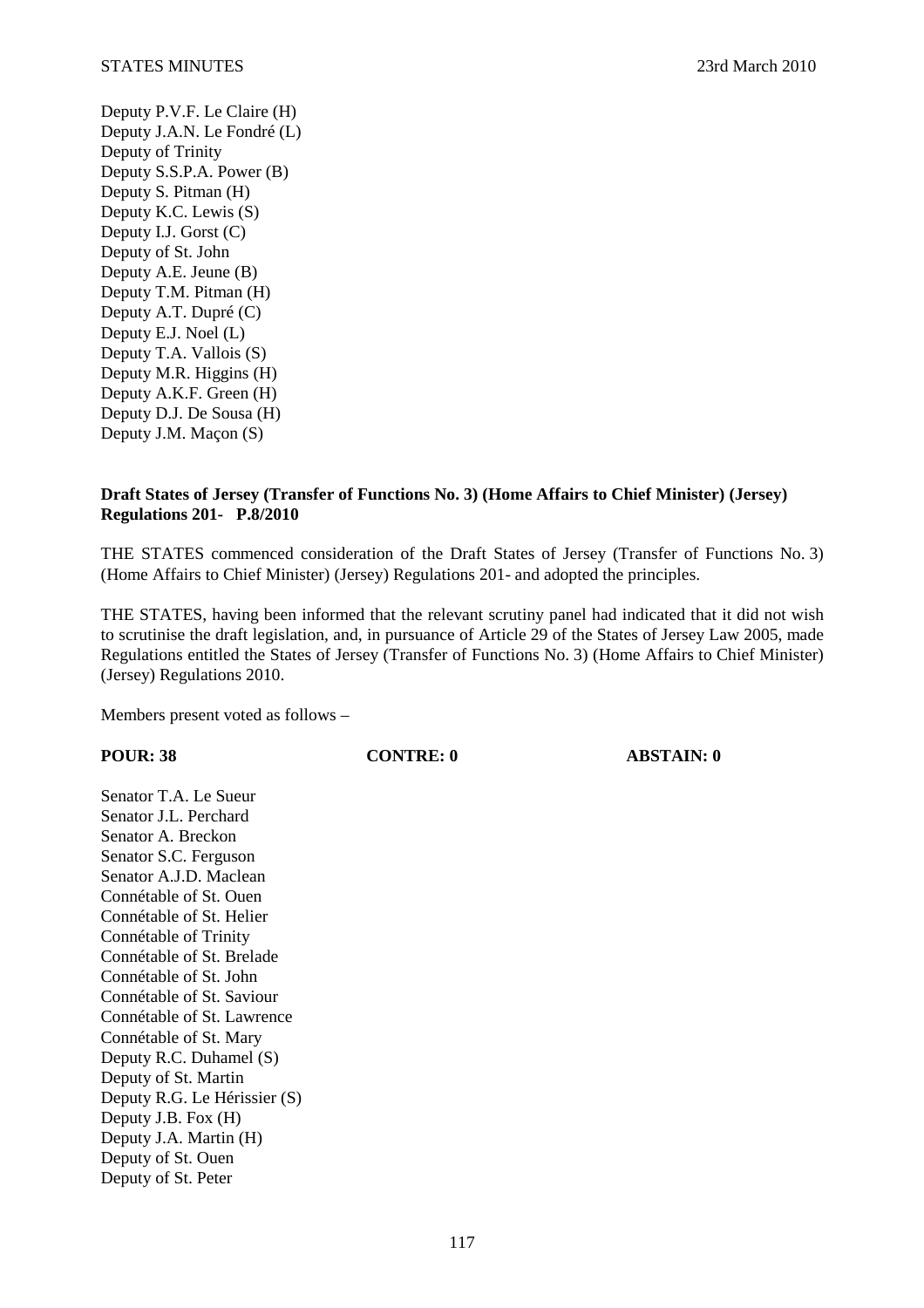Deputy J.A. Hilton (H) Deputy P.V.F. Le Claire (H) Deputy J.A.N. Le Fondré (L) Deputy of Trinity Deputy S.S.P.A. Power (B) Deputy S. Pitman (H) Deputy K.C. Lewis (S) Deputy I.J. Gorst (C) Deputy of St. John Deputy M. Tadier (B) Deputy A.E. Jeune (B) Deputy of St. Mary Deputy T.M. Pitman (H) Deputy A.T. Dupré (C) Deputy E.J. Noel (L) Deputy A.K.F. Green (H) Deputy D.J. De Sousa (H) Deputy J.M. Maçon (S)

# **Public Holidays: designation of May 9th if on a Sunday P.18/2010**

THE STATES rejected paragraph (a) of a proposition of Deputy Montfort Tadier of St. Brelade that 9th May 2010 should be designated as a public holiday.

Members present voted as follows –

| <b>POUR: 13</b>             | <b>CONTRE: 33</b>            | <b>ABSTAIN: 0</b> |
|-----------------------------|------------------------------|-------------------|
| Senator F.E. Cohen          | Senator T.A. Le Sueur        |                   |
| Connétable of St. Helier    | Senator T.J. Le Main         |                   |
| Deputy R.C. Duhamel (S)     | Senator B.E. Shenton         |                   |
| Deputy J.A. Martin (H)      | Senator J.L. Perchard        |                   |
| Deputy G.P. Southern (H)    | Senator A. Breckon           |                   |
| Deputy P.V.F. Le Claire (H) | Senator S.C. Ferguson        |                   |
| Deputy S. Pitman (H)        | Senator A.J.D. Maclean       |                   |
| Deputy M. Tadier (B)        | Connétable of St. Ouen       |                   |
| Deputy of St. Mary          | Connétable of Trinity        |                   |
| Deputy T.M. Pitman (H)      | Connétable of Grouville      |                   |
| Deputy T.A. Vallois (S)     | Connétable of St. Brelade    |                   |
| Deputy M.R. Higgins (H)     | Connétable of St. John       |                   |
| Deputy D.J. De Sousa (H)    | Connétable of St. Saviour    |                   |
|                             | Connétable of St. Clement    |                   |
|                             | Connétable of St. Peter      |                   |
|                             | Connétable of St. Lawrence   |                   |
|                             | Connétable of St. Mary       |                   |
|                             | Deputy of St. Martin         |                   |
|                             | Deputy R.G. Le Hérissier (S) |                   |
|                             | Deputy J.B. Fox (H)          |                   |
|                             | Deputy of St. Ouen           |                   |
|                             | Deputy of Grouville          |                   |
|                             | Deputy of St. Peter          |                   |

Deputy J.A. Hilton (H)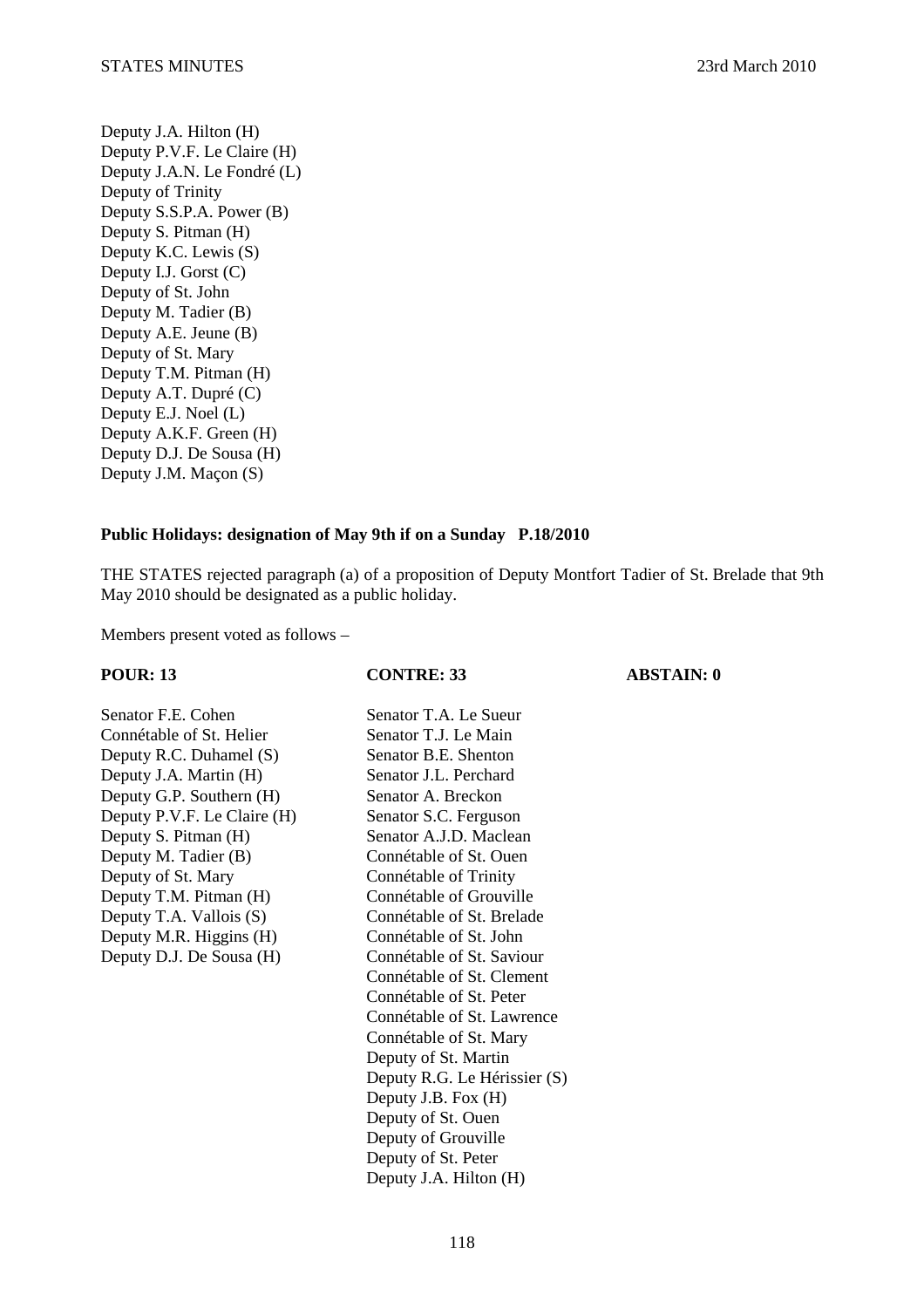Deputy J.A.N. Le Fondré (L) Deputy of Trinity Deputy S.S.P.A. Power (B) Deputy I.J. Gorst (C) Deputy of St. John Deputy A.E. Jeune (B) Deputy A.T. Dupré (C) Deputy A.K.F. Green (H) Deputy J.M. Maçon (S)

THE STATES rejected paragraph (b) of a proposition of Deputy Montfort Tadier of St. Brelade that, after 2010, 9th May should be designated as a public holiday whenever it fell on a Sunday, in addition to its existing designation as a public holiday whenever it fell on a weekday (namely between Monday and Saturday).

Members present voted as follows –

# Connétable of St. Helier Senator T.A. Le Sueur Deputy R.C. Duhamel (S) Senator T.J. Le Main Deputy J.A. Martin (H) Senator B.E. Shenton Deputy G.P. Southern (H) Senator F.E. Cohen Deputy of Grouville Senator J.L. Perchard Deputy P.V.F. Le Claire (H) Senator A. Breckon Deputy S. Pitman (H) Senator S.C. Ferguson

# Deputy M. Tadier (B) Senator A.J.D. Maclean Deputy of St. Mary Connétable of St. Ouen Deputy T.M. Pitman (H) Connétable of Trinity Deputy A.T. Dupré (C) Connétable of Grouville Deputy T.A. Vallois (S) Connétable of St. Brelade Deputy M.R. Higgins (H) Connétable of St. John Deputy D.J. De Sousa (H) Connétable of St. Saviour Connétable of St. Clement Connétable of St. Peter Connétable of St. Lawrence Connétable of St. Mary Deputy of St. Martin Deputy R.G. Le Hérissier (S) Deputy J.B. Fox (H) Deputy of St. Ouen Deputy of St. Peter Deputy J.A. Hilton (H) Deputy J.A.N. Le Fondré (L) Deputy of Trinity Deputy S.S.P.A. Power (B) Deputy I.J. Gorst (C) Deputy of St. John Deputy A.E. Jeune (B) Deputy A.K.F. Green (H) Deputy J.M. Maçon (S)

### **POUR: 14 CONTRE: 32 ABSTAIN: 0**

119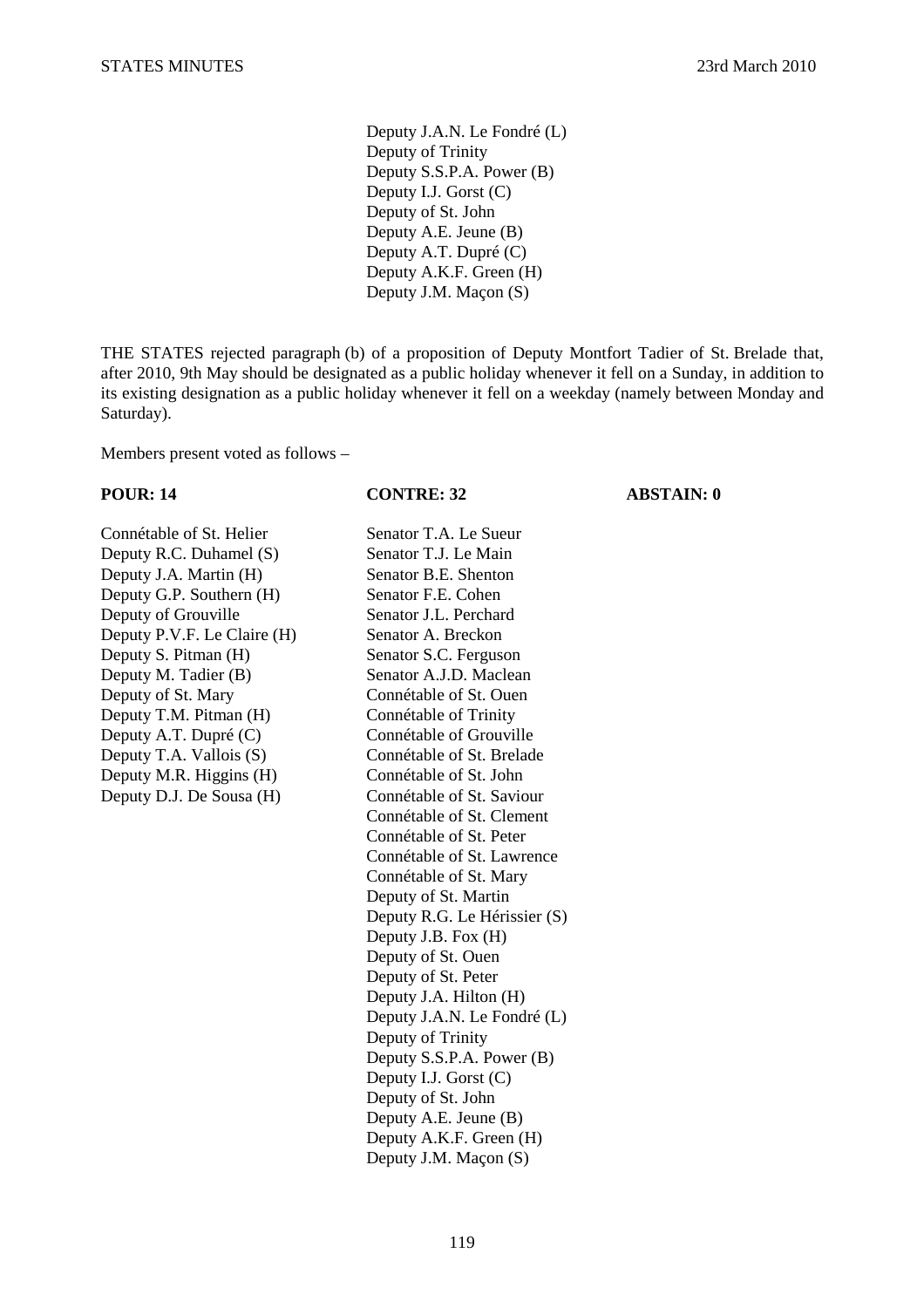Following the rejection of paragraph (a) and (b) of the proposition of Deputy Montfort Tadier of St. Brelade concerning the designation of a public holiday on 9th May, the Deputy Bailiff informed the Assembly that paragraph (c) of the proposition requesting the Chief Minister to bring forward for approval the necessary Act under the Public Holidays and Bank Holidays (Jersey) Law 1951 to give effect to this decision, was deemed to have been withdrawn.

### **Independent Jersey Police Authority: establishment P.23/2010**

THE STATES, adopting a proposition of Senator Alan Breckon, agreed to refer to their Act dated 19th May 1998 approving the establishment by law of a Police Authority, and to request the Minister for Home Affairs to present to the States for approval no later than December 2010 detailed proposals for the establishment of an Independent Jersey Police Authority to oversee the work of the States of Jersey Police.

Members present voted as follows –

**POUR: 47 CONTRE: 0 ABSTAIN: 0** 

Senator T.A. Le Sueur Senator P.F.C. Ozouf Senator T.J. Le Main Senator B.E. Shenton Senator F.E. Cohen Senator J.L. Perchard Senator A. Breckon Senator S.C. Ferguson Senator A.J.D. Maclean Connétable of St. Ouen Connétable of St. Helier Connétable of Trinity Connétable of Grouville Connétable of St. Brelade Connétable of St. John Connétable of St. Saviour Connétable of St. Peter Connétable of St. Lawrence Connétable of St. Mary Deputy R.C. Duhamel (S) Deputy of St. Martin Deputy R.G. Le Hérissier (S) Deputy J.B. Fox (H) Deputy J.A. Martin (H) Deputy G.P. Southern (H) Deputy of St. Ouen Deputy of Grouville Deputy of St. Peter Deputy J.A. Hilton (H) Deputy P.V.F. Le Claire (H) Deputy J.A.N. Le Fondré (L) Deputy of Trinity Deputy S.S.P.A. Power (B) Deputy S. Pitman (H)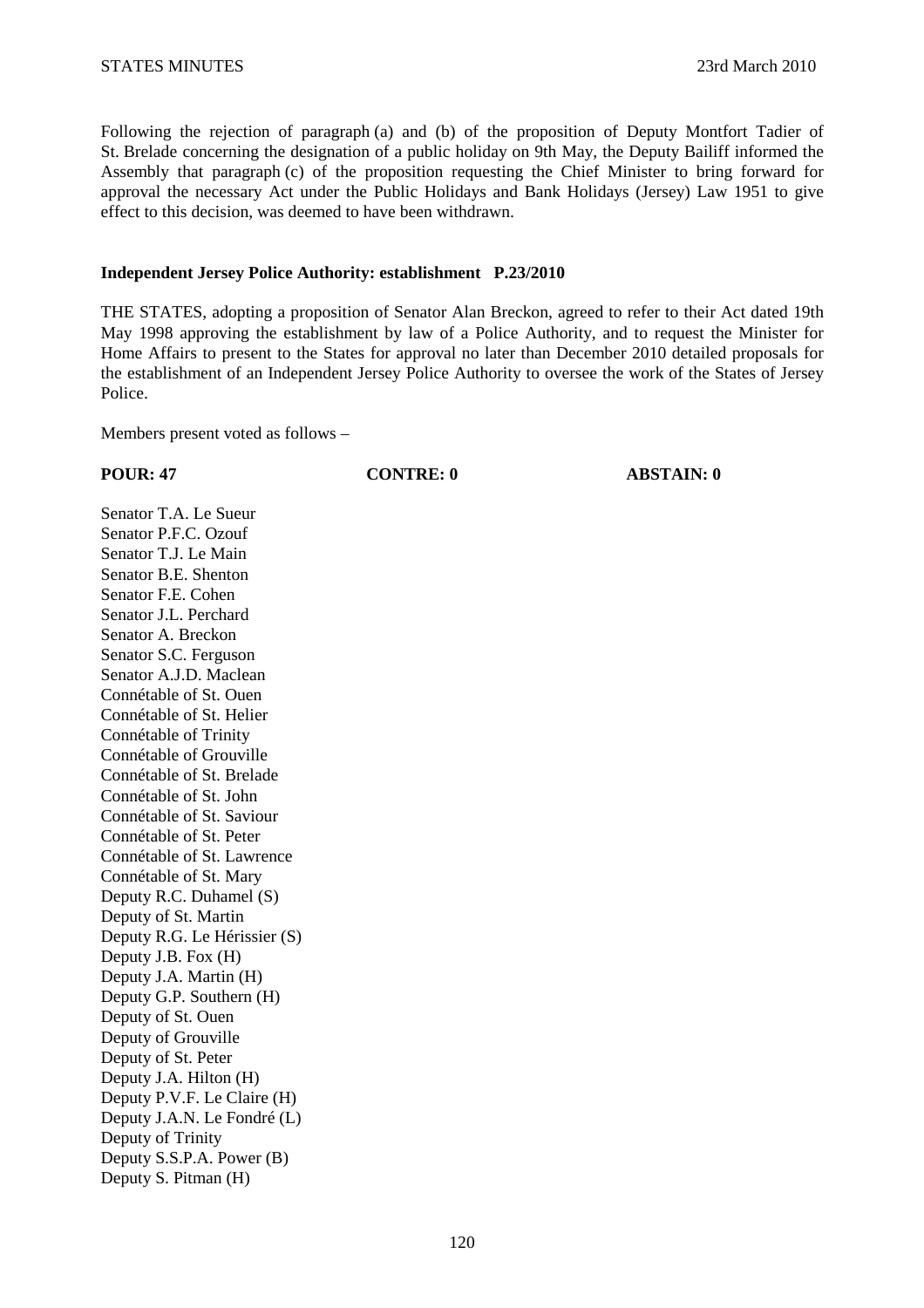Deputy K.C. Lewis (S) Deputy I.J. Gorst (C) Deputy of St. John Deputy M. Tadier (B) Deputy A.E. Jeune (B) Deputy of St. Mary Deputy T.M. Pitman (H) Deputy A.T. Dupré (C) Deputy T.A. Vallois (S) Deputy M.R. Higgins (H) Deputy A.K.F. Green (H) Deputy D.J. De Sousa (H) Deputy J.M. Maçon (S)

# **Draft Companies (Amendment No. 4) (Jersey) Regulations 2009 (Appointed Day) Act 201- P.24/2010**

THE STATES, in pursuance of Regulation 8(1) of the Companies (Amendment No. 4) (Jersey) Regulations 2009, made an Act entitled the Companies (Amendment No. 4) (Jersey) Regulations 2009 (Appointed Day) Act 2010.

# **Arrangement of public business for future meetings**

THE STATES agreed the following arrangement of public business for future meetings proposed, as amended, by the Chairman of the Privileges and Procedures Committee in accordance with the provisions of Standing Order 88(3) –

# **20th April 2010**

| Strategy for dealing with young offenders: establishment of Working Group.<br>Lodged: 27th November 2009.<br>Deputy T.M. Pitman of St. Helier.                                                 | P.201/2009.            |
|------------------------------------------------------------------------------------------------------------------------------------------------------------------------------------------------|------------------------|
| Strategy for dealing with young offenders: establishment of Working Group<br>$(P.201/2009)$ – comments.<br>Presented: 24th December 2009.<br><b>Education and Home Affairs Scrutiny Panel.</b> | P.201/2009.<br>Com.    |
| Strategy for dealing with young offenders: establishment of Working Group<br>$(P.201/2009)$ – comments.<br>Presented: 18th January 2010.<br>Council of Ministers.                              | P.201/2009.<br>Com.(2) |
| Strategy for dealing with young offenders: establishment of Working Group<br>$(P.201/2009)$ – comments.<br>Presented: 19th January 2010.<br>Minister for Home Affairs.                         | P.201/2009.<br>Com.(3) |
| Importation of Waste: approval by the States Assembly.<br>Lodged: 17th February 2010.<br><b>Environment Scrutiny Panel.</b>                                                                    | P.17/2010.             |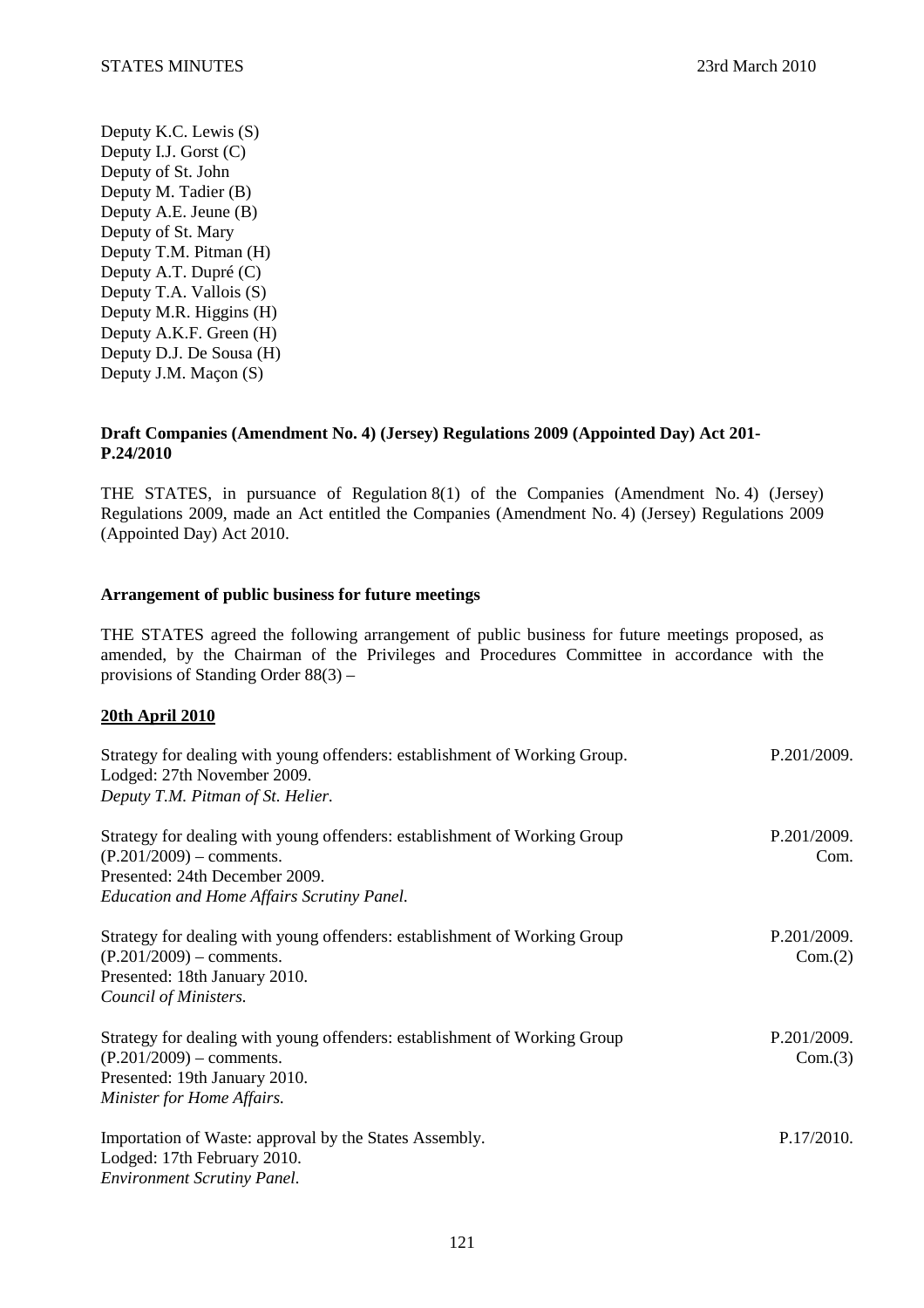| Draft Sea Fisheries (Fisheries) (Jersey) Regulations 201-.<br>Lodged: 25th February 2010.<br>Minister for Economic Development.                                                                             | P.20/2010.          |
|-------------------------------------------------------------------------------------------------------------------------------------------------------------------------------------------------------------|---------------------|
| Draft The Law Society of Jersey (Amendment No. 2) Law 201-.<br>Lodged: 25th February 2010.<br>Chief Minister.                                                                                               | P.21/2010.          |
| Draft Employment of States of Jersey Employees (Amendment No. 5) (Jersey)<br>Regulations 201-.<br>Lodged: 1st March 2010.<br>Chief Minister.                                                                | P.22/2010.          |
| Draft Employment of States of Jersey Employees (Amendment No. 5) (Jersey)<br>Regulations 201- (P.22/2010): amendment.<br>Lodged: 9th March 2010.<br>Deputy of St. Martin.                                   | P.22/2010.<br>Amd.  |
| Minimum Wage Level as a Percentage of Average Earnings.<br>Lodged: 8th March 2010.<br>Deputy G.P. Southern of St. Helier.                                                                                   | P.26/2010.          |
| Review of Bicycle Laws.<br>Lodged: 9th March 2010.<br>Deputy of St. John.                                                                                                                                   | P.27/2010.          |
| Establishment of a regulatory and licensing regime for e-gaming for Jersey.<br>Lodged: 9th March 2010.<br>Minister for Economic Development.                                                                | P.28/2010.          |
| Chief Officer of States of Jersey Police: appointment process.<br>Lodged: 23rd March 2010.<br>Deputy of St. Martin.                                                                                         | P.33/2010.          |
| Chief Officer of the States of Jersey Police Force: appointment.<br>Lodged: 16th March 2010.<br>Minister for Home Affairs.                                                                                  | P.30/2010.          |
| 11th May 2010                                                                                                                                                                                               |                     |
| Committee of Inquiry: confidential files held by States of Jersey Police on States<br>Members and others.<br>Lodged: 17th November 2009.<br>Deputy M.R. Higgins of St. Helier.                              | P.197/2009.         |
| Committee of Inquiry: confidential files held by States of Jersey Police on States<br>Members and others (P.197/2009) – comments.<br>Presented: 20th November 2009.<br>Minister for Treasury and Resources. | P.197/2009.<br>Com. |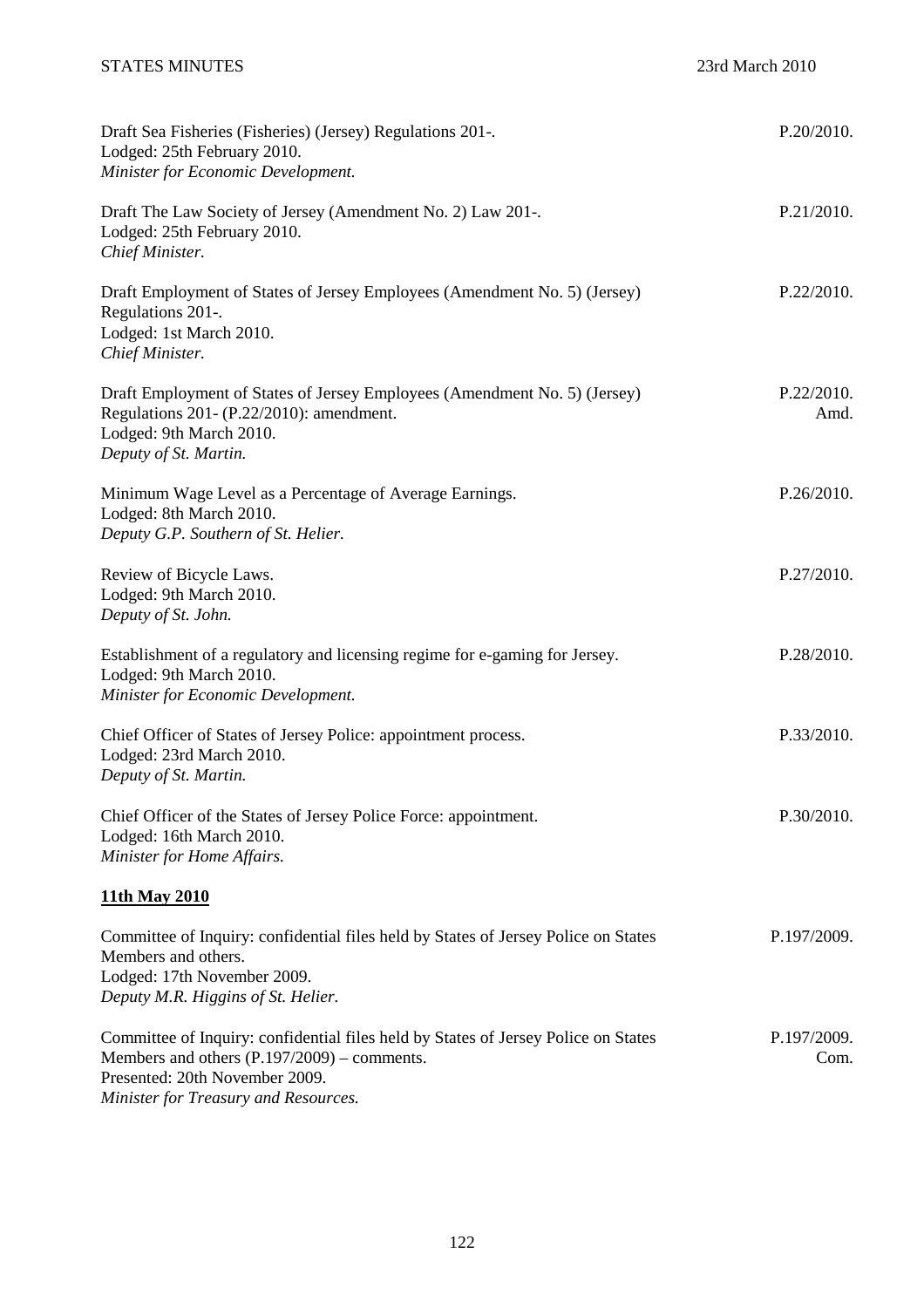| Committee of Inquiry: confidential files held by States of Jersey Police on States<br>Members and others (P.197/2009) – amendment.<br>Lodged: 20th November 2009.<br>Deputy J.B. Fox of St. Helier. | P.197/2009.<br>Amd.      |
|-----------------------------------------------------------------------------------------------------------------------------------------------------------------------------------------------------|--------------------------|
| Island Plan 2002: H3 Site No. 8, Field 1248 and Channel Television Site.<br>Lodged: 2nd February 2010.<br>Deputy J.A. Hilton of St. Helier.                                                         | P.10/2010.               |
| 'User Pays' Charges: issuing of animal health export and associated certificates.<br>Lodged: 5th March 2010.<br>Minister for Planning and Environment.                                              | P.25/2010.               |
| States net revenue expenditure 2011 and 2012: reduction.<br>Lodged: 15th March 2010.<br>Public Accounts Committee.                                                                                  | P.29/2010.               |
| Health and Social Services Department: Management Improvement Plan.<br>Lodged: 17th March 2010.<br>Deputy R.G. Le Hérissier of St. Saviour.                                                         | P.31/2010.               |
| Draft Judgments (Reciprocal Enforcement) (Amendment No. 3) (Jersey) Act 201-.<br>Lodged: 18th March 2010.<br>Chief Minister.                                                                        | P.32/2010.               |
| Draft Advocates and Solicitors (Amendment No. 5) (Jersey) Law 201-.<br>Lodged: 23rd March 2010.<br>Chief Minister.                                                                                  | P.34/2010.               |
| Draft Public Finances (Transitional Provisions) (No. 2) (Amendment) (Jersey)<br>Regulations 201-.<br>Lodged: 23rd March 2010.<br>Minister for Treasury and Resources.                               | P.35/2010.               |
| Draft Health Insurance (Medical Benefit) (Amendment No. 3) (Jersey) Regulations 201-.<br>Lodged: 23rd March 2010.<br>Minister for Social Security.                                                  | P.36/2010.               |
| 25th May 2010                                                                                                                                                                                       |                          |
| Property and Infrastructure Regeneration: the States of Jersey Development Company<br>Limited (as amended).<br>Lodged: 2nd June 2009.<br>Council of Ministers.                                      | P.79/2009.<br>(re-issue) |
| Property and Infrastructure Regeneration: the States of Jersey Development Company<br>Limited $(P.79/2009)$ – fourth amendment.<br>Lodged: 14th January 2010.<br>Senator J.L. Perchard.             | P.79/2009.<br>Amd. $(4)$ |